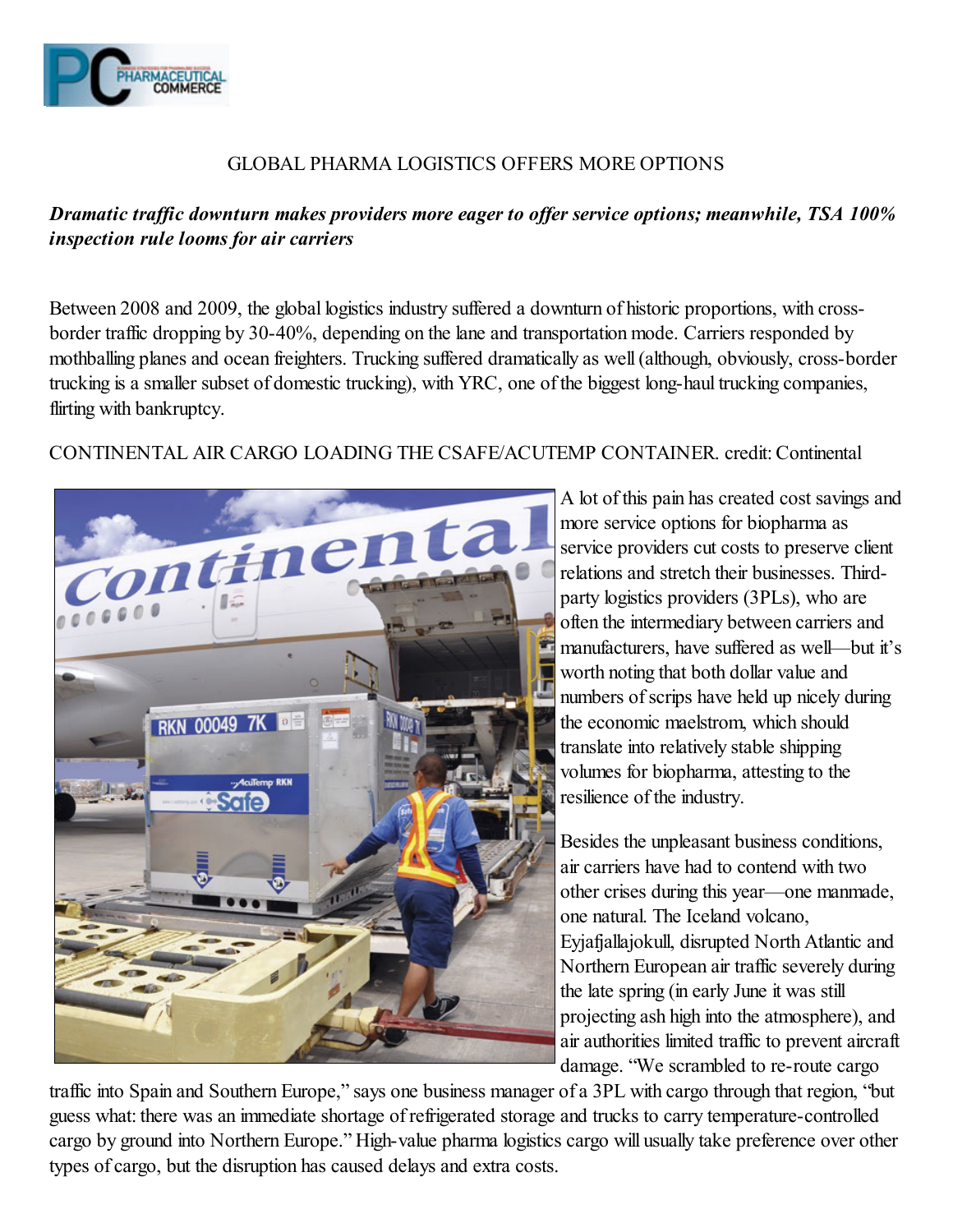### Who's your CSSP?

Meanwhile, the imposition of the 100% inspection rule by the US Transportation Security Administration (TSA) has a well-known deadline of August 1 approaching fast. The rule, created by the 9/11 Commission Act passed in 2007, mandates the inspection of each parcel (including breaking down pallets) carried on passenger aircraft on that date; 12 months earlier the target was screening of 50% of such cargo, and in late May, TSA announced that it had successfully reached 75% of cargo screening. Because many types of pharmaceutical packaging (especially temperature-controlled items that are packed with insulation and coolants) preclude opening it at intermediate points, pharma transportation managers recognized early on that a problem was looming.

As the 9/11 Act was coming into force, TSA set up an alternative to at-airport inspection: the Certified Cargo Screening Program (CSSP). Under CSSP, manufacturers, freight forwarders and certain other logistics participants can set up onsite inspection programs, then deliver already-inspected cargo at the airport, avoiding tie-ups there and making intermediate re-opening of packages unnecessary. Many pharma companies and their logistics providers have an advantage over conventional manufacturing: the requirements for GMP manufacturing, packaging and shipping already take care of many of the program's elements, including having restricted-access docks, security-licensed personnel, and procedures for tamper-evident or other security seals on packages. (The program provides for screening by visual inspection, or by explosive-detection systems such as X-ray equipment or chemical sensors.) The catch is that the CSSP candidate must be pre-certified by TSA; this process can take upwards of 60 days, meaning that if a pharma facility (or its 3PL or transportation provider) has not already applied to the program, it's already too late.

TSA has been running regional seminars and Q-and-A sessions nationwide for over a year, and many manufacturers, 3PLs, airport warehouse managers and others have already been certified. "We expect there to be hell to manage in some places, and smooth operations in others, come August 1," said a TSA official at a regional meeting this spring. The 100% inspection rule applies only to passenger aircraft cargo, not dedicated cargo aircraft; and most cargo aircraft are wide-body 747s or similar planes that take palletized shipments, while narrow-body aircraft take mostly parcels. "If you're at an airport with few wide-body aircraft, and lots of narrowbody passenger planes, there may be some delays."

"There's an incentive to bring already-inspected cargo to the airport'" said David Brooks, president of American Airlines Cargo, in a webcast presented in early June. "I doubt that any flight is going to be delayed while waiting for cargo to be inspected. Our clients use us because of the reliability of our cargo service schedule; if the cargo's not ready, the plane will leave without it."

"Participation in the TSA's Certified Cargo Screening Program (CCSP) at the manufacturer's warehouse-level is the only way to ensure that security screening downstream does not contribute to product efficacy issues," says Mark Mohr, product development manager at Continental Air Cargo (Houston). "For the most part, the airlines will not have the facilities, equipment and staffing available to preserve the cold chain while screening product to the piece level, especially anything tendered in a temperature-controlled unit-load device. In addition, during the screening process, if we have an alarm that requires resolution, product efficacy will likely be impacted by the invasive processes required to resolve the alarm."

Many of the major 3PLs are hustling to complete their CSSP certification. "We have our CSSP operations up at our main freight operations, and we'll have swing capacity among our facilities," says Bill Hook, president of UPS Healthcare Logistics, which has 24 dedicated facilities worldwide. Ceva Freight, DHL, FedEx, Kuehne+Nagel, Panalpina, Schenker, World Courier and others are also certified (a not-complete list, because some companies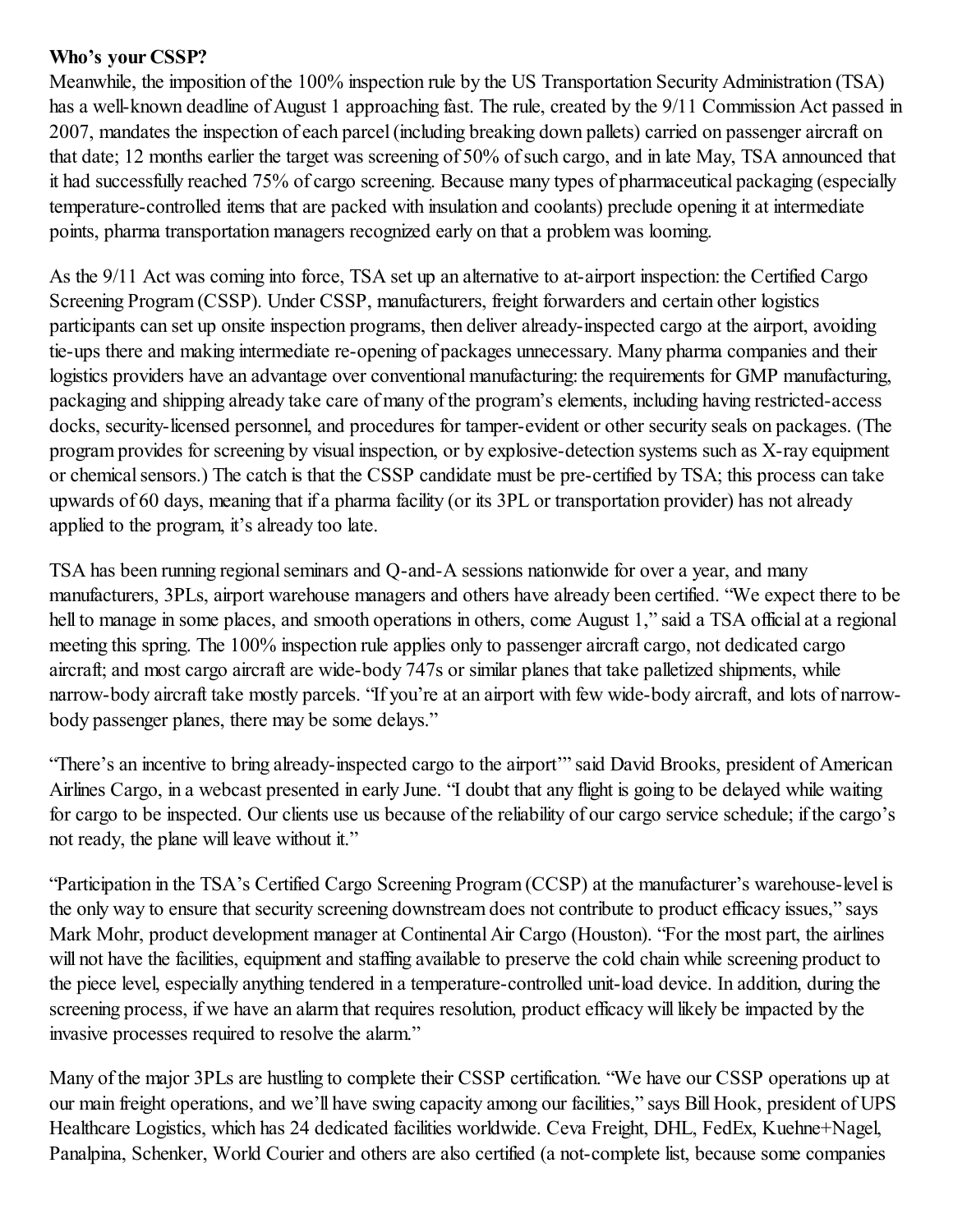might choose not to be listed, is at http://www.tsa.gov/assets/pdf/ccsp\_iacs.pdf).

Smaller 3PLs who focus on healthcare are also filing for certification, or are working with other logistics partners to ensure continuity. "It was clear to us in 2009 there was only one option that worked: to embrace the changes and proactively put ourselves in a position whereby our customers would receive clear and tangible benefits from using Cavalier," says Tim Holdaway, president of Cavalier Logistics (Dulles, VA), which has received CSSP certification. "In our BioPharma division alone the prospect of having the airlines responsible for screening temperature controlled product or frozen cell lines was just not viable. Our staff is highly trained in this arena and it would be impossible to replicate the processes Cavalier has implemented in an airline environment."

"We've been working with TSA since they came into being back in 2001," says Mark Sell, president of MD Logistics (Plainfield, IN). "We will be able to offer clients the time and cost savings of having the screening done even as cold-chain or other shipments are being packed," he says, noting that MD Logistics has freight-forwarding capabilities, and, as MD Packaging, kitting and packing for pharma shipments. The company is in the process of obtaining its CSSP certification.

| US pharmaceutical exports increased 19% in 2009 to \$41 billion,<br>imports were up 6% to \$56 billion |      |         |      |                         |  |  |  |
|--------------------------------------------------------------------------------------------------------|------|---------|------|-------------------------|--|--|--|
| \$ billions                                                                                            | 2007 | 2008    | 2009 | <b>Change 2008-2009</b> |  |  |  |
| <b>US Exports</b>                                                                                      | \$29 | \$34    | \$41 | 19%                     |  |  |  |
| <b>US Imports</b>                                                                                      | 649  | $5 - 3$ | 556  | n%                      |  |  |  |

#### **US pharmaceutical exports to Canada and Mexico increased** substantially in both value and mass in 2009

|                                | 2007  | 2008  | 2009  | <b>Change 2008-2009</b> |
|--------------------------------|-------|-------|-------|-------------------------|
| US Exports value (\$ billions) |       |       |       |                         |
| <b>Canada</b>                  | \$3.2 | \$3.0 | \$4.4 | 37%                     |
| <b>Mexico</b>                  | \$0.6 | \$0.9 | \$11  | 88%                     |
| US Exports mass (million kg)   |       |       |       |                         |
| <b>Canada</b>                  | 68.3  | 70.9  | 83.0  | 21%                     |
| <b>Mexico</b>                  | 13.3  | 18.9  | 18.0  | 35%                     |

source: US ITC Dataweb

## More services

3PLs and carriers alike are competing more intensely for pharma and healthcare products business, and while the past year has been a painful one for the providers themselves, one result is a growing range of service offerings. These include cold chain services, expanded tracking capabilities, and the opening up of ocean freight to pharma. Temperature-controlled pharma shipping is a field enjoying double-digit growth, and many carriers have built out their service offerings, including American Air Cargo, Delta Air Cargo, World Courier, Cathay Pacific and Emirates Air Cargo. Continental Air Cargo, which has been in the business for several years, says that it is the first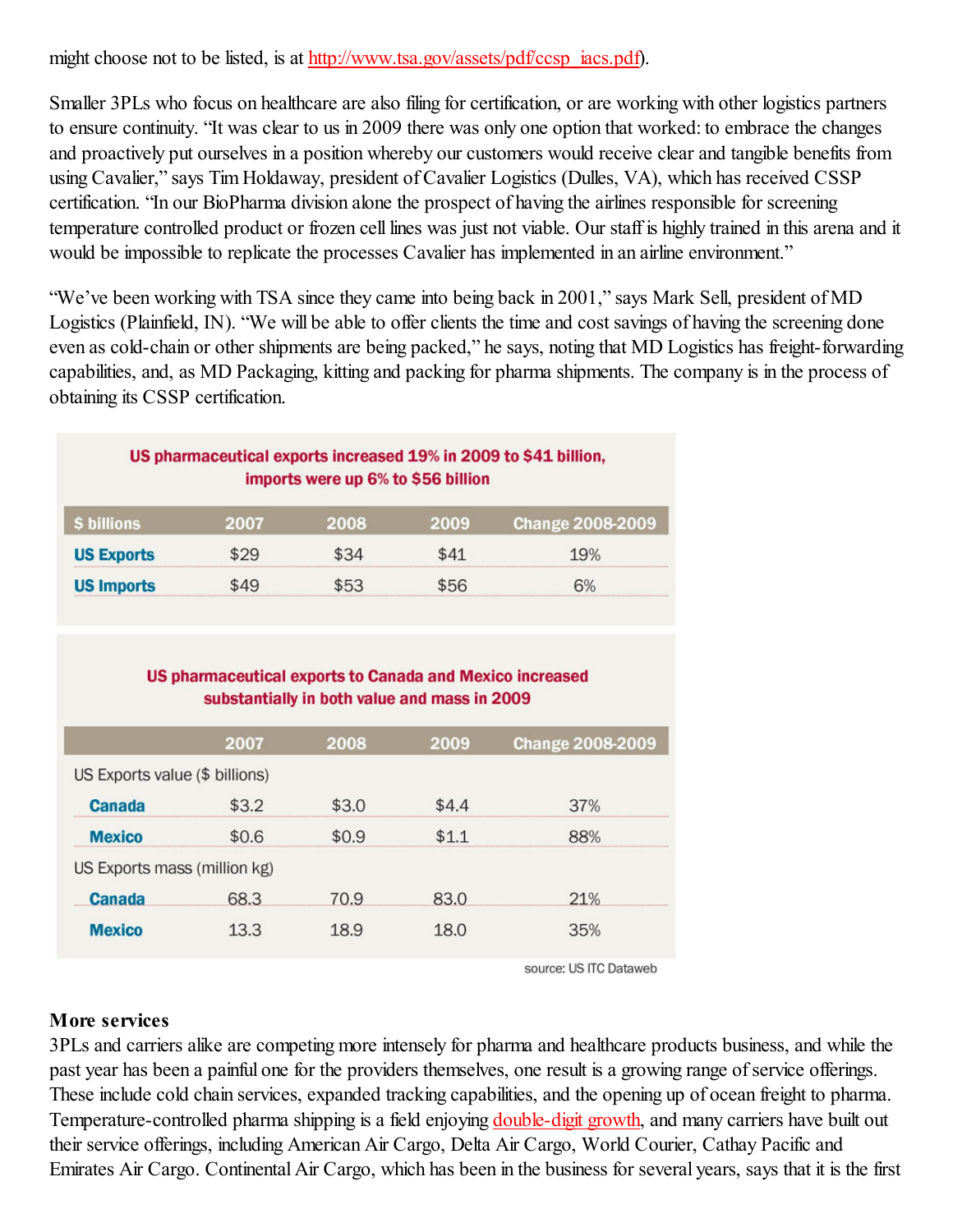in the US to obtain the QEP certification, a program managed by Envirotainer (Lagga Marma, Sweden), which pioneered the actively-powered unit load device (ULD) for temperature-controlled palletized shipping. "The QEP program could actually be considered as a jumping-off point for a big part of the recently enhanced and expanded Chapter 17 PCR (Perishable Commodity Regulations) from IATA," says Mohr. "For Continental, QEP has offered us a platform in which to assist with the global harmonization of our handling process for temperaturecontrolled shipments." (IATA is the International Air Transportation Assn.)

At FedEx, a new program called SenseAware is about to be rolled out to the entire life sciences industry. The program was "soft-announced" last autumn, and in the meantime the company has been piloting it with selected clients, according to a spokesperson. SenseAware entails an IT system that not only tracks where a shipment is at a given time, but also reports temperature and other package-status elements in near real-time. The company worked with an unnamed device manufacturer to develop a GPS-enabled, Web-connected sensor—including inflight communications—and then created the IT infrastructure internally. According to a FedEx representative, the intention is to create an open-source platform that any device or sensor manufacturer can plug into; at the same time, the network could be opened to logistics partners of FedEx for an end-to-end communications network. There are numerous tracking systems for logistics available through many providers; at the same time, there are numerous vendors of sensor systems (which usually collect data in-transit, and then are downloaded at the end of a trip). SenseAware appears to be the first logistics system that combines both capabilities.

APL LOADS A REEFER CONTAINER IN SINGAPORE. credit: APL



Meanwhile, APL, the Singapore-based ocean carrier that serves 140 ports worldwide, has just announced SMARTemp, a service that uses the low-orbit Iridium satellite network with a patented communications module to monitor shipping conditions for freighter-based refrigerated containers (reefers) during ocean-crossing transits. The SMARTemp communication module decodes data from a microprocessor controller fixed to the cargo container, which records temperature and humidity levels and transmits this via satellite to APL's central

server. Customers can retrieve real-time data via APL's HomePort e-commerce portal. If freight reaches a predefined threshold in transit, the system provides e-mail or text alerts to APL's on-call cargo teams for immediate action.

"The unique SMARTemp features could lead to a significant expansion of the type and volume of sensitive highvalue cargoes transported via ocean," says Eric Eng, VP, APL Global Reefer. "SMARTemp will give shippers greater confidence that ocean freight is an increasingly viable transportation option for cargo which has traditionally moved by air."

Cold chain is also in the spotlight at LifeConEx (Plantation, FL), the joint venture between DHL Global Forwarding and Lufthansa, the Austrian airline. The company announced an expanded cold chain service last fall called LifeCube that provides an all-inclusive pricing and delivery system for temperature-sensitive biopharma